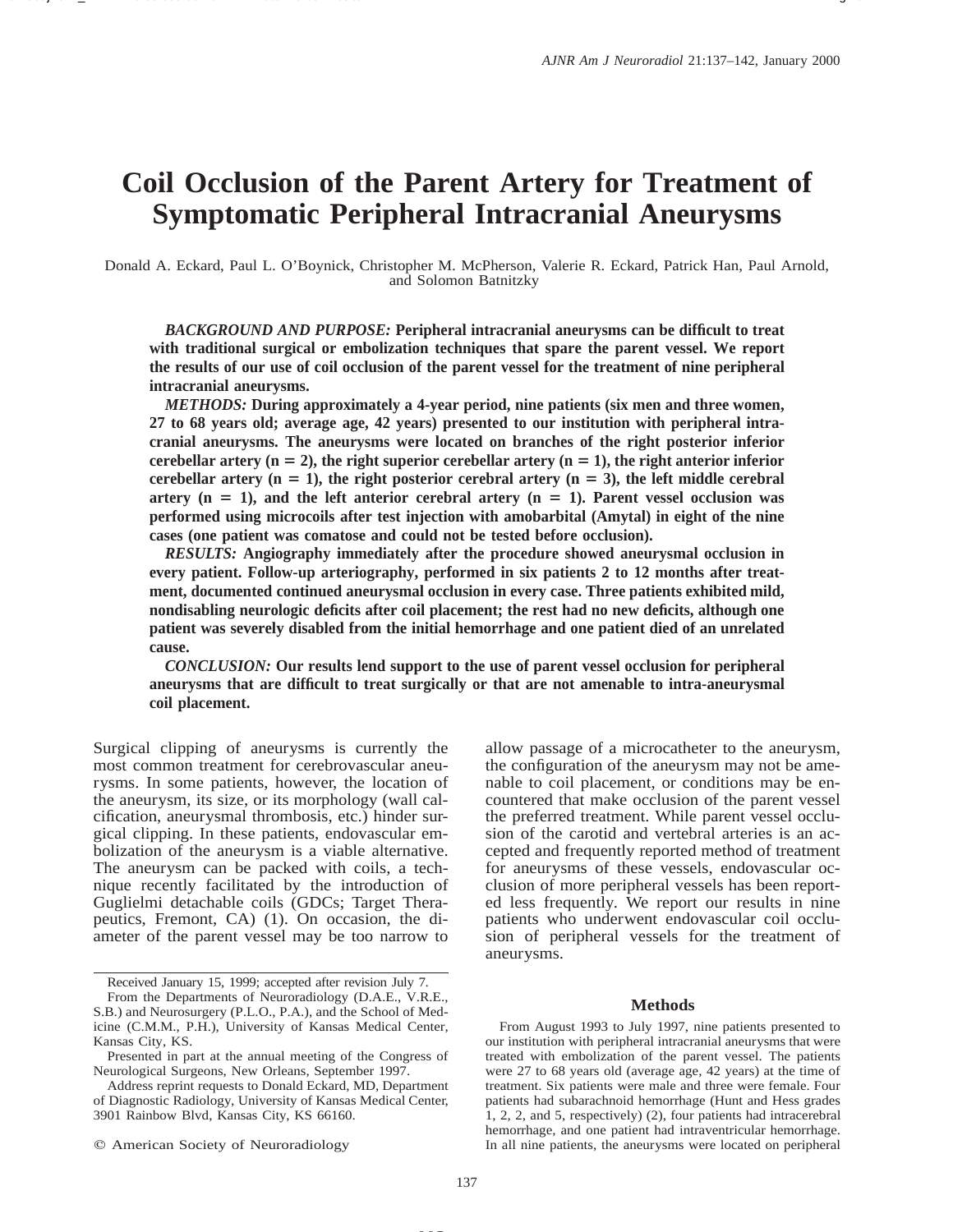|  |  |  |  | Summary of results of provocative Amytal testing |  |  |
|--|--|--|--|--------------------------------------------------|--|--|
|--|--|--|--|--------------------------------------------------|--|--|

| Case | Clinical Deficit                | Aneurysm Location/Amytal<br>Injection          | Clinical Deficit after Amytal                                      | Clinical Deficit after Permanent<br>Occlusion |
|------|---------------------------------|------------------------------------------------|--------------------------------------------------------------------|-----------------------------------------------|
|      | None                            | R SCA, lateral hemisphere<br>branch            | Nausea, R dysmetria, nystagmus                                     | Mild dysmetria                                |
|      | Paresthesias L visual field cut | R PCA, parietooccipital branch                 | No change from baseline                                            | No change from baseline                       |
| 3    | None                            | R PICA, choroidal point                        | Nausea, dizziness                                                  | No change from baseline                       |
| 4    | R hemiplegia, aphasia           | L MCA, posterior parietal<br>branch            | No change from baseline                                            | No change from baseline                       |
| 5    | None                            | R PCA, P2/P3 junction                          | L visual field cut, L paresthesias                                 | L visual field cut, L paresthesias            |
| 6    | Dizziness, unsteady gait        | L PICA, supratonsillar segment                 | No change from baseline                                            | No change from baseline                       |
|      | Memory and balance problems     | L PCA, lateral posterior choroi-<br>dal artery | No change from baseline                                            | No change from baseline                       |
| 8    | Comatose                        |                                                | No provocative testing performed                                   |                                               |
| 9    | None                            | R AICA                                         | Nausea, dizziness, nystagmus,<br>R dysmetria, decreased<br>hearing | Decreased hearing R side                      |

Note.—SCA, superior cerebellar artery; PCA, posterior cerebral artery; PICA, posterior inferior cerebellar artery; MCA, middle cerebral artery; AICA, anterior inferior cerebellar artery.

intracranial branches either distal to the circle of Willis or within the posterior fossa. Aneurysms were located on the right (n  $= 1$ ) and left (n = 1) posterior inferior cerebellar arteries (PICA), the right anterior inferior cerebellar artery (AICA) (n  $= 1$ ), the right superior cerebellar artery (SCA) (n = 1), the right posterior cerebral artery (PCA) ( $n = 2$ ), the posterior choroidal branch of the left PCA  $(n = 1)$ , the parietal branch of the left middle cerebral artery (MCA)  $(n = 1)$ , and the callosomarginal branch of the left anterior cerebral artery  $(ACA)$  (n = 1). Aneurysms were classified as small  $(<10$  mm) in seven of the patients and large  $(>10$  mm but  $<25$  mm) in two patients. One aneurysm was believed to be mycotic, two were flow-related (feeding branch of an arteriovenous malformation), one was a pseudoaneurysm related to trauma, and the remaining five were associated with hemodynamically induced degenerative vascular injury (3).

All patients underwent parent vessel occlusion by coil embolization after giving informed consent. All the procedures were performed in the angiography suite using high-resolution digital imaging and roadmapping when necessary. Neuroleptic anesthesia was used in all patients. Anticoagulation was not used in the first six patients; however, patients received heparin during the last three procedures performed, as this had become part of our standard protocol when using GDCs. In these cases, 5000 U of heparin was administered at the start of the procedure, followed by 1000 U every hour until completion.

In eight of the patients, a catheter was placed into the common femoral artery and then passed up into the aortic arch, and selective catheterization of either the vertebral or common carotid artery was performed. In one patient, the left axillary artery was used as an access site because the left vertebral artery was too torturous to allow access through the aortic arch. The diagnostic catheter was then exchanged for an introducer catheter, which was placed as distally as possible into either the internal carotid or vertebral artery. A microcatheter (Fastracker, Target Therapeutics) was passed in a coaxial fashion through the introducer catheter followed by selective catheterization of the artery with the aneurysm in each case. The tip of the catheter was placed proximal to the aneurysm, and 30 mg of amobarbital (Amytal) was injected through the microcatheter in eight of the nine patients (see Table). The patients then underwent neurologic evaluation, except for one patient, who was comatose and could not be examined.

In six of the patients, coils were placed just proximal to the aneurysm, and in three of the patients, the aneurysm was trapped with coils. GDCs were used in three patients and free coils were used in the remainder. Coils were selected on the basis of the size of the artery to be occluded. The smallest artery was occluded with five 2-mm straight coils. Four of the arteries were occluded with 2-mm diameter by 10-mm long complex helical coils; however, in one of these cases, occlusion was incomplete and 2-mm straight coils were placed within the conglomerate of the complex helical coils. In one patient, in whom the artery was slightly larger, Tornado coils (Cook, Inc, Bloomington, IN) were used. Initially, a  $2 \times 3$ mm Tornado coil was placed, but because it slipped into the aneurysm during injection of contrast material, two  $2 \times 4$ -mm Tornados were placed. In three cases,  $2 \times 20$ -mm and  $2 \times$ 40-mm 0.010 GDCs were placed. In one of these cases, the coil packing was supplemented with 2-mm straight coils to complete the occlusion. Angiography was performed after coil placement to confirm occlusion of the parent vessel and aneurysm (Fig 1).

In eight patients, the postoperative course was uneventful; these patients were discharged, on average, by postoperative day 2 (range, day 1 through day 6). In one patient with a traumatic pseudoaneurysm of the callosomarginal branch of the left ACA, the postoperative course was protracted. This patient had preexisting methicillin-resistant *Staphylococcus aureus* and subsequently died as a result of sepsis. Clinical follow-up ranged from 1 to 12 months (average, 8 months). Six of the nine patients had follow-up angiography.

#### **Results**

#### *Immediate Results*

The procedure was technically successful in all cases. Coil occlusion was performed proximal to the aneurysm in six cases, and the aneurysm was trapped in three cases. In all cases, angiography performed immediately after the procedure showed occlusion of the parent vessel with no filling of the aneurysm. Two patients had retrograde flow into the peripheral branches of the occluded artery via leptomeningeal collaterals, but in no case was there flow to the aneurysm itself (Fig 2). We encountered no unanticipated complications related to the procedure.

#### *Provocative Testing*

Eight of the patients were tested with an Amytal injection before occlusion of the vessel (see Table).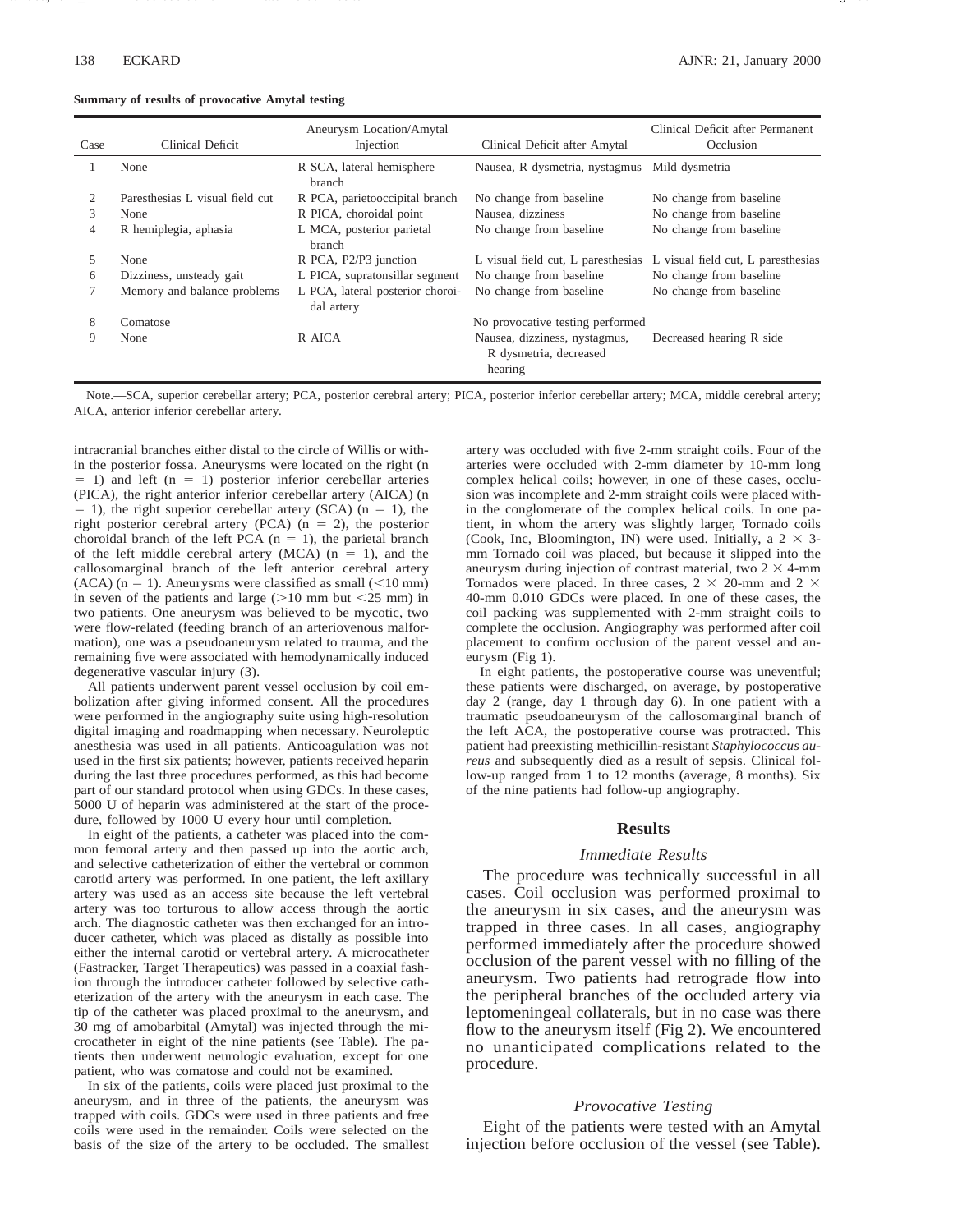

FIG 1. 27-year-old man with hemiplegia and aphasia associated with a left parietal lobe hemorrhage who was found to have an aneurysm of the middle cerebral artery (MCA).

A and B, Anteroposterior (A) and lateral (B) views of a left internal carotid arteriogram show an aneurysm on the posterior parietal branch of the left MCA.

C, A selective MCA arteriogram (lateral view) better shows the aneurysm and the small branch from which it arises.

D and E, Anteroposterior (D) and lateral (E) views of a left internal carotid arteriogram after occlusion of the parent vessel no longer show the aneurysm. The aneurysm was trapped by using two  $2 \times 10$ -mm coils and 2-mm straight coils.

Four of the patients, all of whom had preexisting neurologic deficits from the initial hemorrhage, had no change in their neurologic status. In three patients, the Amytal test was overly predictive of the resultant deficit. In one patient, nausea, dysmetria, and nystagmus developed after injection of the Amytal into the SCA, but after occlusion of the parent vessel, only minimal nondisabling dysmetria remained. Another patient had mild dysmetria with Amytal injection into the PICA, but did not show any deficits after the procedure. A third patient experienced nystagmus, dysmetria, vomiting, dizziness, and decreased hearing during the Amytal test injection. This patient had a complex multilobulated aneurysm along the course of the AICA that was considered to be untreatable by surgery, and the vessel was sacrificed despite the Amytal test. After the procedure, the patient only had hearing loss on the ipsilateral side. In one patient, the Amytal test was correctly predictive of the deficit. This patient incurred partial loss of the left visual field and paresthesias on the left side of his body. Because it was believed that a neurosurgical approach would produce a similar deficit, occlusion of the vessel

was performed despite the positive Amytal test. After occlusion, the patient continued to have the deficits predicted by the Amytal test, with some improvement in the deficits over time.

# *Angiographic and MR Imaging Results*

Follow-up angiography was performed in six of the nine patients from 2 to 12 months after embolization. In each of the six patients, the angiogram showed no residual filling of the aneurysm.

# *Clinical Results*

The period of clinical follow-up was 8 months on average (range, 1 to 12 months). One patient died 6 weeks after embolization as a result of preexisting *S. aureus* infection. Three of the remaining eight patients had deficits from the embolization procedure. One patient had mild right-sided dysmetria after coiling of a right SCA aneurysm. These deficits improved, and by 9 months had nearly resolved. One patient had left-sided paresthesias and a left visual field cut after embolization of a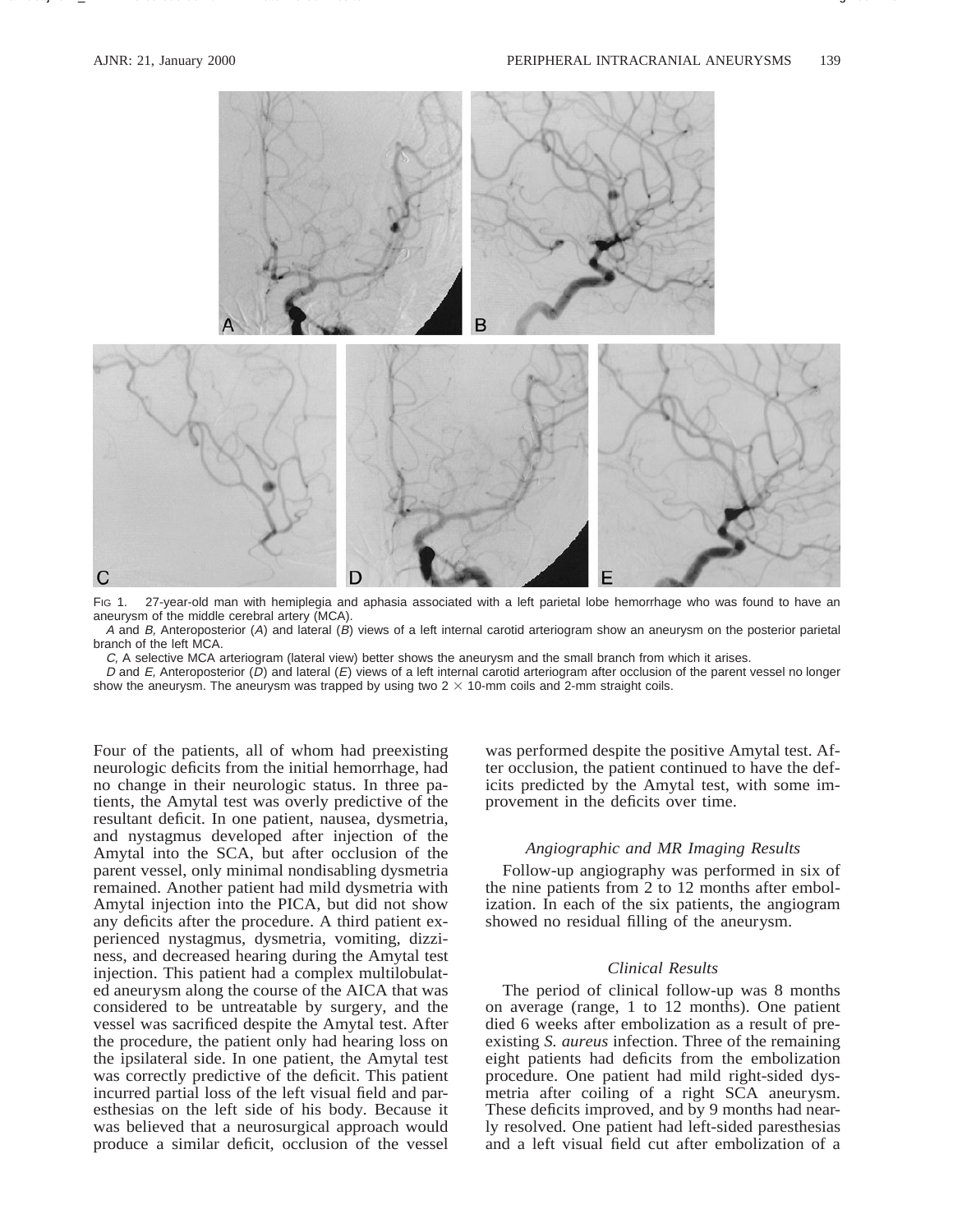FIG 2. 39-year-old man with sudden onset of severe headaches, nausea, and vomiting who was found to have subarachnoid hemorrhage and an aneurysm of the left superior cerebellar artery (SCA).

A, Left vertebral arteriogram (anteroposterior view) shows a small aneurysm on a hemispheric branch of the right SCA.

B, Selective right SCA arteriogram (anteroposterior view) better shows the aneurysm.

C, Postprocedural right SCA arteriogram (anteroposterior view) shows occlusion of the hemispheric branch and the aneurysm. Five 2-mm straight coils were used for occlusion. Note some retrograde filling of the occluded branch.

D, Left vertebral arteriogram (anteroposterior view) obtained 3 months after coil occlusion shows the aneurysm remains occluded.



right PCA aneurysm. These deficits improved, and by 12 months the patient reported only minimal paresthesias on the left and minimal left-sided visual field deficit. Finally, one patient with a right AICA aneurysm had ipsilateral hearing loss after the procedure, which persisted. In the remaining five patients, the embolization procedure did not result in any new deficits.

### **Discussion**

Some aneurysms may be difficult to treat with traditional surgical techniques or by placement of intra-aneurysmal coils because of their location, size, or morphology. For some of these aneurysms, an alternative treatment is parent vessel occlusion. This technique has been frequently reported in the literature for treatment of aneurysms of the cavernous or paraclinoid internal carotid artery (4–7) and for aneurysms involving the vertebrobasilar junction (8–10). The technique is successful in these aneurysms because the distal circulation usually has adequate collateral blood flow, primarily from the circle of Willis. Occlusion of peripheral intracranial branches (ie, those that do not have collateral branches from the circle of Willis to bypass the occlusion) has been reported less frequently  $(11-13)$ .

Hodes et al (11) described 16 patients who were treated for giant intracranial aneurysms that were

not amenable to treatment with clips. Eight of the aneurysms treated were peripheral in location (four in the MCA, one in the ACA, two in the PCA, and one in the PICA), similar to those in our series. All the patients in this group who were successfully treated had thrombosis of the aneurysm and minimal or no deficits after vessel occlusion. One patient in this group, in whom test occlusion failed, was treated surgically but subsequently died of MCA thrombosis; a second patient had successful treatment of an MCA aneurysm but suffered a fatal hemorrhage from an untreated aneurysm in the carotid terminus. Platinum microcoils were used in only one of the patients; the rest were treated either with autologous clot or detachable balloons. One of the MCA aneurysms initially treated with a detachable balloon was retreated 4 years later with microcoils, presumably after the vessel recanalized from balloon deflation.

Peripheral vessel occlusion for mycotic aneurysms has also been reported previously (12). These aneurysms are often located distally, making them difficult to isolate at surgery. Additionally, they are very fragile or lack a true wall, which makes it hard to salvage the parent vessel, even at surgery. Thus, treatment via endovascular parent vessel occlusion is well suited to this type of aneurysm. Khayata et al (12) reported on three patients with mycotic aneurysms. Two of these aneurysms (one in the PCA and one in the MCA)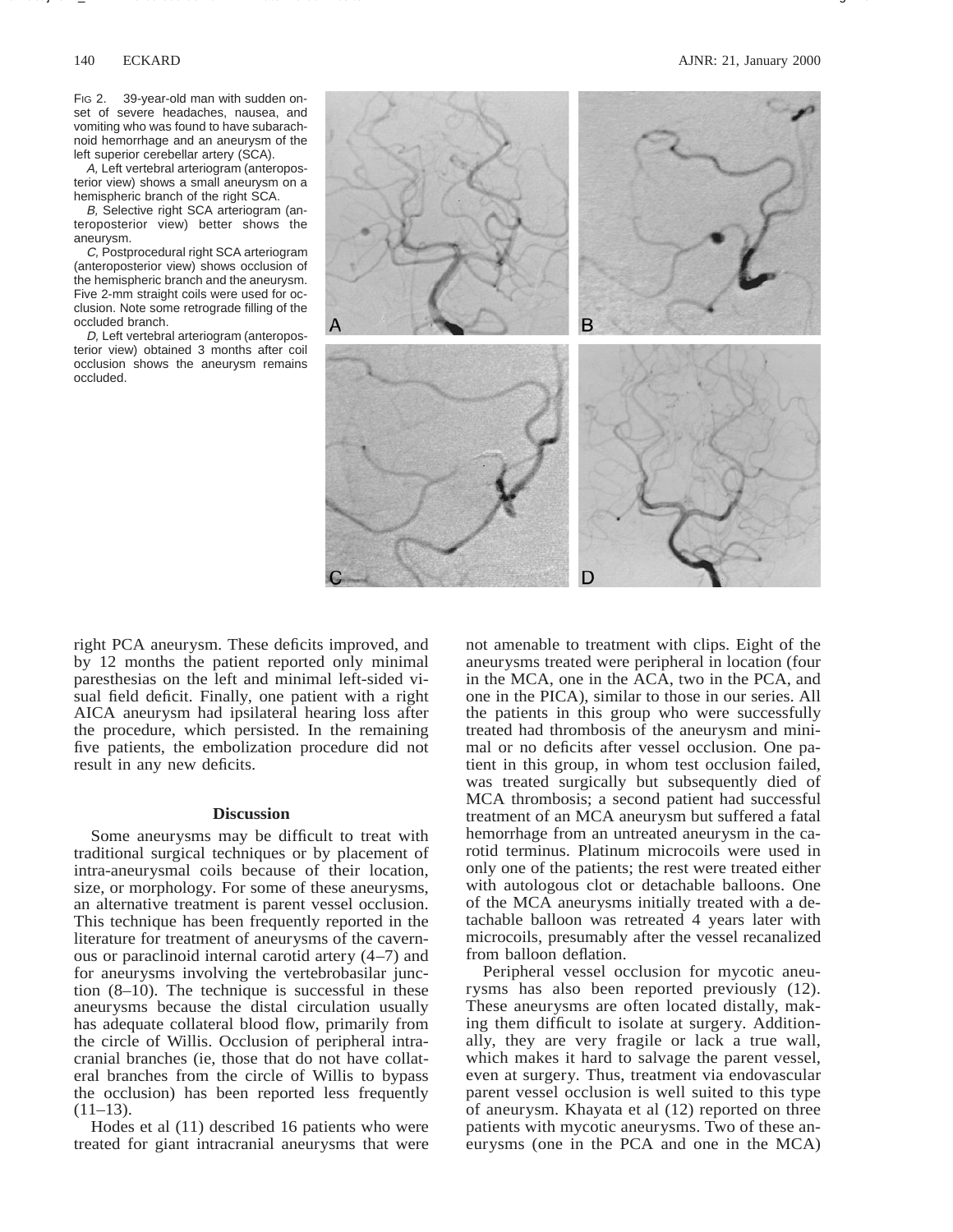were treated with parent vessel occlusion. Embolization was performed with *N*-butyl cyanoacrylate glue in one case (the PCA) and with autologous clot in the other (the MCA). The third case was treated by placing a detachable balloon within the MCA aneurysm. A 3-month follow-up arteriogram in the patient treated with the detachable balloon revealed aneurysmal recurrence caused by partial balloon deflation, which was successfully treated with microcoils. Teitelbaum et al (13) also reported on the treatment of a mycotic PICA aneurysm using parent vessel occlusion with microcoils.

Treatment of the aneurysms with parent vessel occlusion was planned in most of our cases. Early in our experience, GDCs were not yet available, and filling the aneurysm with coils while preserving the parent vessel was not considered an option. However, had GDCs been available, it is likely that they would have been used in only a few of our patients. In one patient, the aneurysm was mycotic, and another patient had a pseudoaneurysm from trauma. Since these aneurysms lack a stable wall, we would not ordinarily consider them candidates for GDCs. In two cases, the aneurysms were either extremely peripheral or there were excessively tortuous vessels that did not allow access to the aneurysm with the catheter, and thus parent vessel occlusion was performed. In two cases, there was lobulated aneurysmal dilatation along a segment of the vessel that would not have allowed for preservation of the parent vessel, even with GDCs.

In our series of nine patients with peripheral intracranial aneurysms treated by parent vessel occlusion, excellent results were obtained without significant complications. In contrast to most cases previously reported, in which glue embolization or detachable balloons were used, all nine patients in this series were treated by using coils. It is our belief that coils, as compared with balloons, are more likely to create a permanent occlusion if the vessel is well packed. Balloons may deflate (11, 12), resulting in recanalization of the aneurysm. Moreover, in our series, balloons would have been more difficult or even impossible to navigate into position in many of the peripheral branches we occluded. As compared with glue and autologous clot, coils can be placed more precisely, with less chance of distal embolization, which would block possible collateral branches. There is also a chance that autologous clot could recanalize before thrombosis of the aneurysm.

In eight of our patients, neurologic status was monitored before final placement of coils by an Amytal injection. Amytal was correctly predictive of the resultant neurologic status in five of these cases and was overly predictive of deficit in three. We believe that Amytal testing is overly predictive of deficits owing to its deep penetration into all of the peripheral vessels. When the vessel is actually occluded, collaterals may par-

tially bypass the occlusion, which accounts for the discrepancy. We performed the Amytal testing to get an idea of the deficit the patient might expect when the artery was occluded. We discussed with our neurosurgical colleagues all the patients in whom a new deficit developed before the vessel was occluded. The only patient in whom a severe, possibly disabling deficit (nystagmus, dysmetria, vomiting, dizziness, and decreased hearing) developed had a complex multilobulated aneurysm along the course of the AICA, and it was believed that even surgery would require occlusion of the vessel. Fortunately, this patient experienced only decreased hearing on the ipsilateral side.

# **Conclusion**

Until recently, there has been little evidence that parent vessel occlusion of peripheral aneurysms was an efficacious or safe alternative for the treatment of aneurysms. In our series, excellent results were obtained, with successful occlusion of the parent vessel in all nine patients. Follow-up arteriograms, which were available in most of our patients, confirmed continued aneurysmal occlusion. In three patients, new deficits developed after the procedure, but all were mild and nondisabling, and improved over time. With the exception of one death that was unrelated to the procedure, all the patients had uneventful hospital courses with discharge only a few days after the procedure (day 2, on average). We attribute the low complication rate to leptomeningeal collateral blood flow in some cases, to occlusion of nonelegant branches in other cases, and to occlusion of branches that supply portions of brain damaged by previous hemorrhage in other cases. We believe our results lend support to the use of parent vessel occlusion for aneurysms peripheral to the circle of Willis in cases in which direct embolization of the aneurysm is not possible.

# **References**

- 1. Martin D, Rodesch G, Alvarez H, Lasjaunias P. **Preliminary results of embolization of nonsurgical intracranial aneurysms with GD coils: the 1st year of their use.** *Neuroradiology* 1996; 38:S142–S150
- 2. Hunt WE, Hess RM. **Surgical risk as related to time of intervention in the repair of intracranial aneurysms.** *J Neurosurg* 1968;28:14–20
- 3. Stehbens WE. **Etiology of I.C. berry aneurysms.** *J Neurosurg* 1989;70:823–831
- 4. Berenstein A, Ransohoff J, Kupersmith M, Flamm E, Graeb D. **Transvascular treatment of giant aneurysms of the cavernous carotid and vertebral arteries.** *Surg Neurol* 1984;21:3–12
- 5. Fox AJ, Vinuela F, Pelz DM, et al. **Use of detachable balloons for proximal artery occlusion in the treatment of unclippable cerebral aneurysms.** *J Neurosurg* 1987;66:40–46
- 6. Higashida RT, Halbach VV, Dowd C, et al. **Endovascular detachable balloon embolization therapy of cavernous carotid artery aneurysms: results in 87 cases.** *J Neurosurg* 1990;72: 857–863
- 7. Nichols DA, Meyer FB, Piepgras DG, Smith PL. **Endovascular treatment of intracranial aneurysms.** *Mayo Clin Proc* 1994;69: 272–285